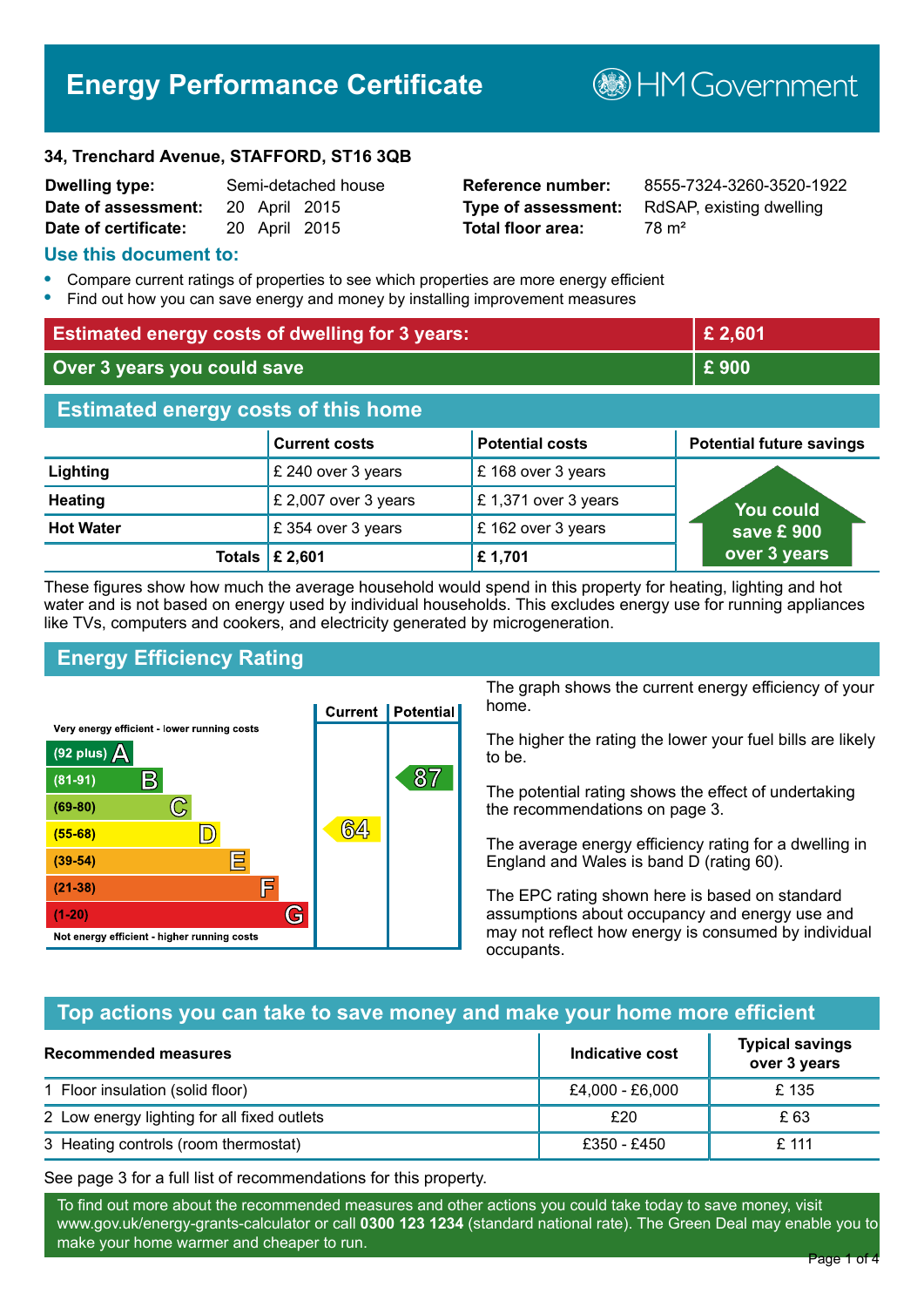# **Summary of this home's energy performance related features**

| <b>Element</b>        | <b>Description</b>                          | <b>Energy Efficiency</b> |
|-----------------------|---------------------------------------------|--------------------------|
| Walls                 | Cavity wall, filled cavity                  | ★★★★☆                    |
| Roof                  | Pitched, 300 mm loft insulation             | *****                    |
| Floor                 | Solid, no insulation (assumed)              |                          |
| Windows               | Single glazeddouble glazing                 | $\star$ * * * *          |
| Main heating          | Boiler and radiators, mains gas             | ★★★★☆                    |
| Main heating controls | Programmer, TRVs and bypass                 | ★★★☆☆                    |
| Secondary heating     | None                                        |                          |
| Hot water             | From main system                            | ★★★★☆                    |
| Lighting              | Low energy lighting in 56% of fixed outlets | ★★★★☆                    |

Current primary energy use per square metre of floor area: 269 kWh/m² per year

The assessment does not take into consideration the physical condition of any element. 'Assumed' means that the insulation could not be inspected and an assumption has been made in the methodology based on age and type of construction.

## **Low and zero carbon energy sources**

Low and zero carbon energy sources are sources of energy that release either very little or no carbon dioxide into the atmosphere when they are used. Installing these sources may help reduce energy bills as well as cutting carbon. There are none provided for this home.

# **Your home's heat demand**

For most homes, the vast majority of energy costs derive from heating the home. Where applicable, this table shows the energy that could be saved in this property by insulating the loft and walls, based on typical energy use (shown within brackets as it is a reduction in energy use).

| <b>Heat demand</b>           | <b>Existing dwelling</b> | Impact of loft<br>insulation | Impact of cavity<br>wall insulation | Impact of solid<br>wall insulation |
|------------------------------|--------------------------|------------------------------|-------------------------------------|------------------------------------|
| Space heating (kWh per year) | 9,230                    | N/A                          | N/A                                 | N/A                                |
| Water heating (kWh per year) | 2,089                    |                              |                                     |                                    |

You could receive Renewable Heat Incentive (RHI) payments and help reduce carbon emissions by replacing your existing heating system with one that generates renewable heat, subject to meeting minimum energy efficiency requirements. The estimated energy required for space and water heating will form the basis of the payments. For more information, search for the domestic RHI on the www.gov.uk website.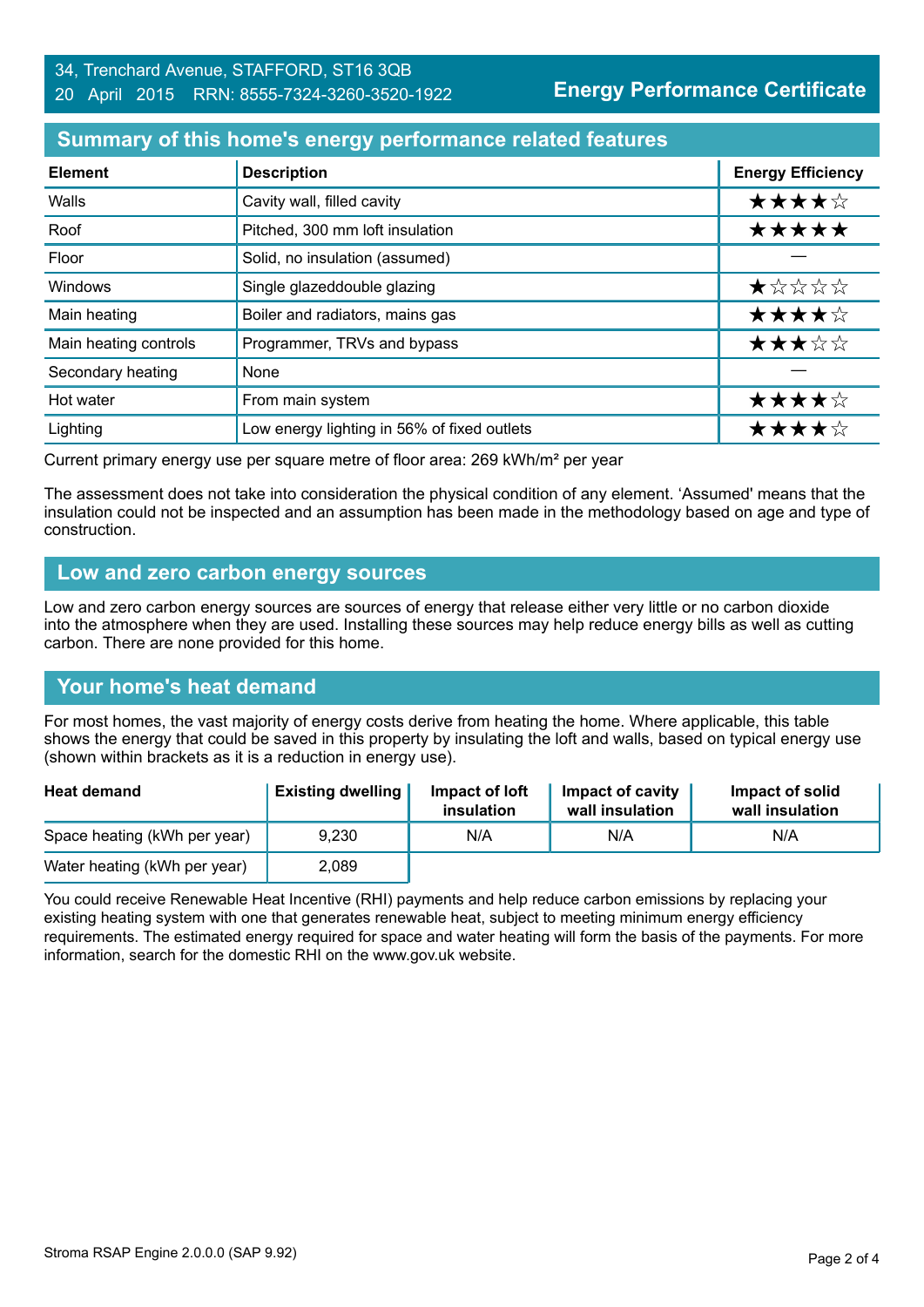#### 34, Trenchard Avenue, STAFFORD, ST16 3QB 20 April 2015 RRN: 8555-7324-3260-3520-1922

### **Recommendations**

The measures below will improve the energy performance of your dwelling. The performance ratings after improvements listed below are cumulative; that is, they assume the improvements have been installed in the order that they appear in the table. Further information about the recommended measures and other simple actions you could take today to save money is available at www.gov.uk/energy-grants-calculator. Before installing measures, you should make sure you have secured the appropriate permissions, where necessary. Such permissions might include permission from your landlord (if you are a tenant) or approval under Building Regulations for certain types of work.

| <b>Recommended measures</b>                                       | <b>Indicative cost</b> | <b>Typical savings</b><br>per year | <b>Rating after</b><br>improvement |
|-------------------------------------------------------------------|------------------------|------------------------------------|------------------------------------|
| Floor insulation (solid floor)                                    | £4,000 - £6,000        | £45                                | <b>D65</b>                         |
| Low energy lighting for all fixed outlets                         | £20                    | £ 21                               | <b>D66</b>                         |
| Heating controls (room thermostat)                                | £350 - £450            | £ 37                               | <b>D68</b>                         |
| Replace boiler with new condensing boiler                         | £2,200 - £3,000        | £75                                | C71                                |
| Flue gas heat recovery device in conjunction with<br>boiler       | £400 - £900            | £25                                | C72                                |
| Solar water heating                                               | £4,000 - £6,000        | £25                                | C73                                |
| Replace single glazed windows with low-E double<br>glazed windows | £3,300 - £6,500        | £74                                | C76                                |
| Solar photovoltaic panels, 2.5 kWp                                | £5,000 - £8,000        | £ 276                              | <b>B87</b>                         |

#### **Alternative measures**

There are alternative measures below which you could also consider for your home.

- **•** Biomass boiler (Exempted Appliance if in Smoke Control Area)
- **•** Micro CHP

#### **Opportunity to benefit from a Green Deal on this property**

Green Deal Finance allows you to pay for some of the cost of your improvements in instalments under a Green Deal Plan (note that this is a credit agreement, but with instalments being added to the electricity bill for the property). The availability of a Green Deal Plan will depend upon your financial circumstances. There is a limit to how much Green Deal Finance can be used, which is determined by how much energy the improvements are estimated to **save** for a 'typical household'.

You may be able to obtain support towards repairs or replacements of heating systems and/or basic insulation measures, if you are in receipt of qualifying benefits or tax credits. To learn more about this scheme and the rules about eligibility, call the Energy Saving Advice Service on **0300 123 1234** for England and Wales.